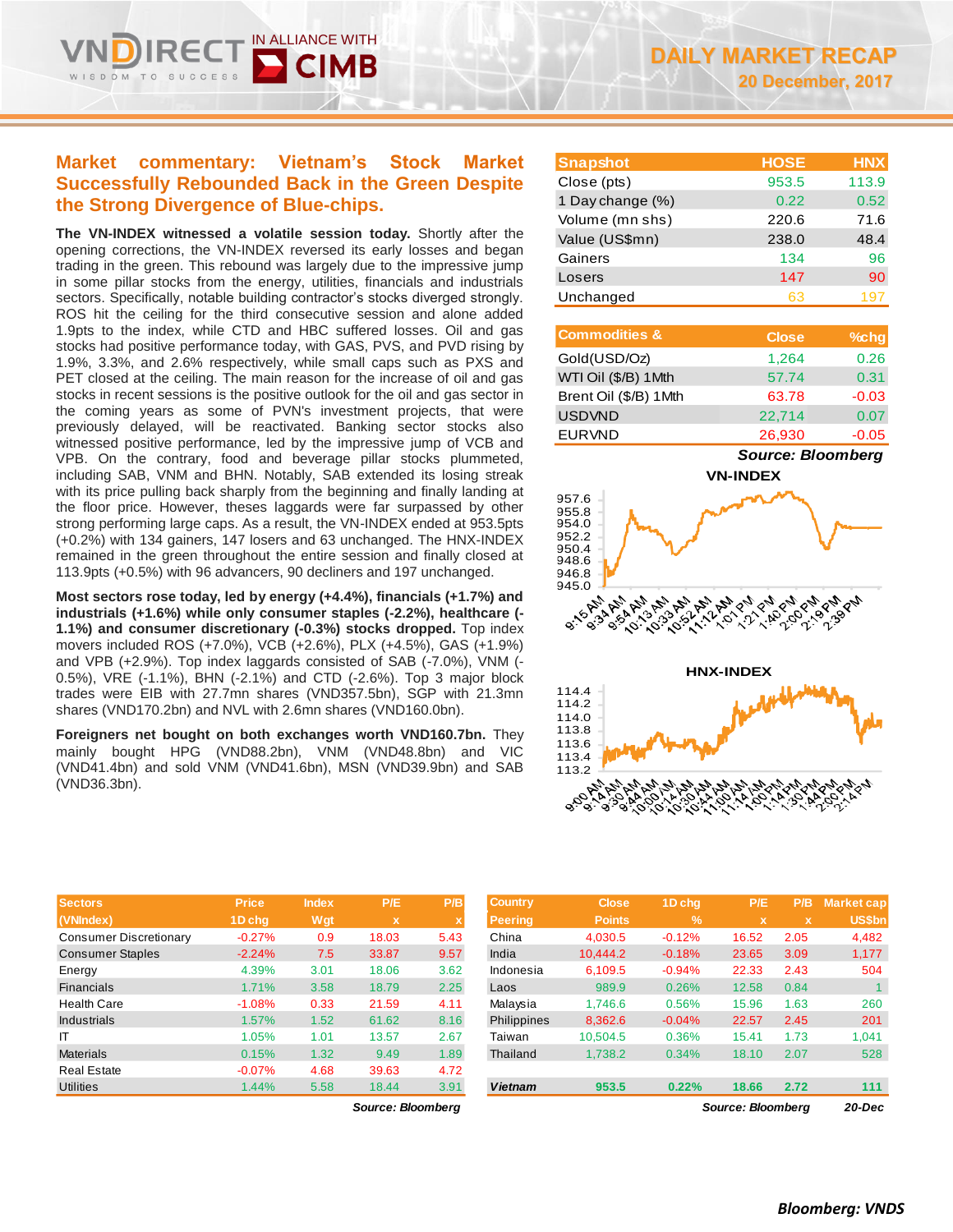### **Market News**

**Oil headed towards its highest close in over a week as industry data was said to show a larger-than-expected drop in U.S. crude stockpiles**. February futures in New York rose by 0.4% after gaining 0.6% on Tuesday. Inventories fell by 5.2mn barrels last week, the American Petroleum Institute was said to report, suggesting further tightening in a market already facing the shutdown of a key North Sea pipeline. The drop is bigger than estimates for government data due on Wednesday, which is forecast to show supplies shrank by 3.15mn barrels. Oil is heading for a second yearly gain as OPEC and its allies including Russia prolong supply curbs through the end of 2018 with the aim of bringing global oil inventories down to the five-year average. The market will have re-balanced by mid-2018, fast-forwarding OPEC's exit from the cuts to the second half of the year, according to Goldman Sachs Group Inc. *(Bloomberg)*

**Vietnam's central bank to maintain a 0% interest-rate on US dollar savings.** The State Bank of Vietnam does not believe it is the right time to increase interest rates on U.S dollar savings, which the country's central bank has maintained at zero percent over the last two years, a deputy governor said on Tuesday. Since 2015, the central bank has stipulated a 0% interest rate for savings in U.S. dollars for both individual and corporate clients in order to support its antidollarization effort. As people were no longer able to take profit from U.S. dollar savings, the central bank has been able to keep the foreign exchange rate stable and managed to buy across a large number of foreign currencies to increase its foreign reserves. While local experts acknowledge that the zero interest-rate policy is necessary to de-dollarize the economy, they believe that it only works when FED interest rates are low, according to Nguyen Hoang Minh, Deputy Director of the Ho Chi Minh City branch of the State Bank of Vietnam. As there have been three FED interest rate hikes this year and more increases are expected for 2018, it is a concern that dollar holders in Vietnam will look to foreign sources to store their assets, according to Minh at a meeting with the central bank on Tuesday. *(Tuoitrenews.vn)*

**Property M&A trend is higher in 2017.** According to Phan Xuan Can, Director of SohoVietnam, a mergers-and-acquisition (M&A) broker for many large-scale projects, Vietnam's real estate market is attracting M&A notice from developers, investors, and brokers alike. In Vietnam, M&A deals mostly centred on unfinished projects will be developed by the new arrivals, at a proportion of 80% to 90%. This is quite difficult because the new arrivals will have to bear higher risks as they have to start projects from the beginning, build them, and then operate them. They will not see the early benefits as those with projects which are already finished and operational, according to Can. In 2017, the majority of transactions took place in Hanoi and Ho Chi Minh City. Ho Chi Minh City, however, is preferred by investors, due to its greater transparency and the fact that more announcements are made to the public. A range of large-scale transactions were undertaken by local investors including Phat Dat Real Estate, An Gia Real Estate, Novaland, Sun Group, Vingroup, and many others. Foreign investors have also been participating in M&A activities, notably Mapletree, Keppel Land, Frasers Centrepoint, Hongkong Land, Lotte E&C, and others. *(Vir.com.vn)*

**Reference exchange rate is down by VND8 per USD.** On December the 20th, the State Bank of Vietnam (SBV) set the daily reference VND/USD exchange rate at VND22,437 per USD, down VND8 from the previous day. With the current trading band of /- 3%, the ceiling rate applied to commercial bank during the day is VND23,110 per USD and the floor rate VND21,764 per USD. The opening hour rates stayed stable at major commercial banks. The selling rate is listed at VND22,680 per USD and the buying rate at VND22,750 per USD at JS Commercial bank for Foreign Trade of Vietnam (VCB VN), JS Commercial Bank for Investment and Development of Vietnam (BID VN) and Vietnam JS Commercial Bank for Industry and Trade (CTG VN), which are unchanged from the rates on Dec 19. *(En.vietnamplus.vn)*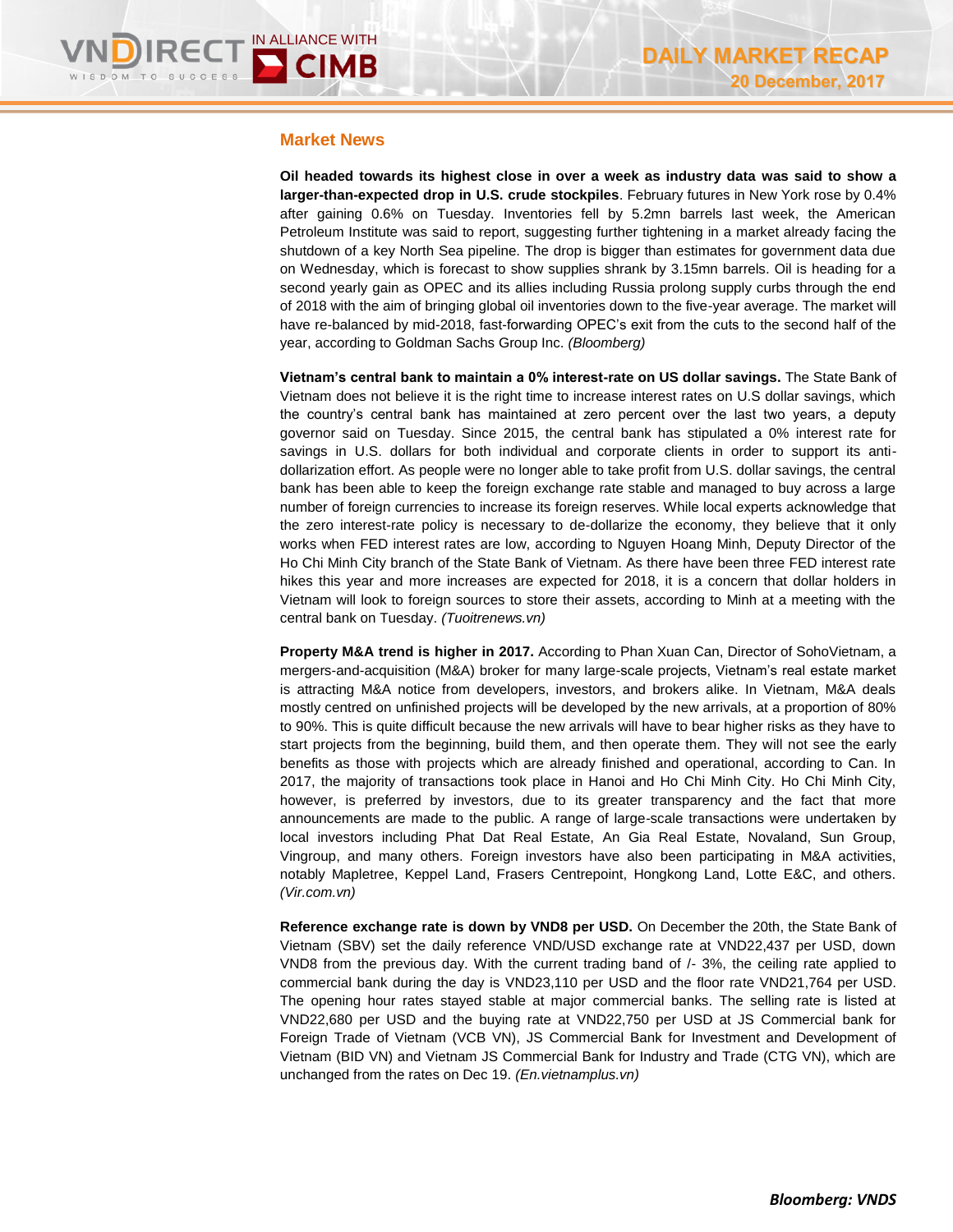# **IPO Note**

### **Song Da Corporation (Song Da - unlisted): IPO Note - NON-RATED**

**Song Da Corporation will hold an IPO auction on December 25th, 2017. Song Da is a specialist in construction of hydropower plants, participates in road and civil construction, and is currently one of the largest construction players in the market. Song Da's operating performance has been strong historically, although over-diversification and the slowdown in nationwide hydropower capacity addition have taken a toll on recent performance.** 

**IPO scheduled for December 25th, 2017.** Song Da Corporation received approval from the government for its privatization in June this year, and will carry out an IPO auction on Dec  $25<sup>th</sup>$ , 2017. The corporation will offer a 48.82% stake to the public (equivalent to 219.7mn shares) at an initial price of VND11,000/share. The company has not yet announced a specific listing date. The offering will include both primary and secondary shares. The number of secondary shares will be 219,096,100, as a state divestment. Song Da will also issue 581,900 new shares during the IPO as a primary offering. There will be no placements to strategic investors and, any interested parties, will need to go through the IPO auction process. After the IPO, Song Da will issue 822,000 ESOP shares.

**Song Da is the market leader in hydropower plant construction in Vietnam.** Song Da Corporation currently accounts for 85% of the market in the hydropower plant construction segment, making it the largest contractor in this sector. With more than 55 years of experience and a track record of building many strategic hydropower plants such as Son La (2,400MW), Hoa Binh (1,920MW), Lai Chau (1,200MW), the corporation can be considered a dominant player in this sector. Song Da has acted as the complete Engineering, Procurement and Construction (EPC) contractor in the majority of the construction projects it has undertaken in the past. The demand for hydropower plant construction is shrinking, as most of the exploitable capacity in Vietnam has already been tapped so far (close to 90%). The emphasis of the revised Power Development Plan VII (PDP 7) has shifted towards increasing thermal power plant capacity(gas and coal), which requires specific expertise that Song Da lacks. Moreover, the growing presence of Chinese contractors in Vietnam is also a looming threat for the company. Song Da has been trying to combat this threat by expanding its operations throughout the region, notably in Laos and Cambodia.

**Valuation based on the initial price looks cheap prima facie, but there are no clear growth drivers or catalysts on the horizon.** Song Da is currently the largest hydropower plant contractor in the market, and is also capable of undertaking other types of construction for infrastructure and civil projects. Therefore, it is difficult to find a close peer in the market. Based on the 2016 P/B, Song Da looks cheap compared to other construction companies. On the contrary, its 2016 P/E looks much higher than the peers. This apparent anomaly is due to Song Da's low ROE and ROA, relative to peers. Given its high leverage and unclear growth outlook, the current valuation of Song Da is reasonable. Divestment of the subsidiaries and associates will only bring one-off earnings for Song Da, and cannot support sustained earnings growth in the long-run. While the corporation's prospects depends on the results of restructuring through associate and subsidiary divestments, the impact of these initiatives is difficult to gauge at this juncture.

*Read the full report: [HERE](https://static-02.vndirect.com.vn/uploads/prod/Song-Da-Corp_IPO-Note_20171220.pdf)*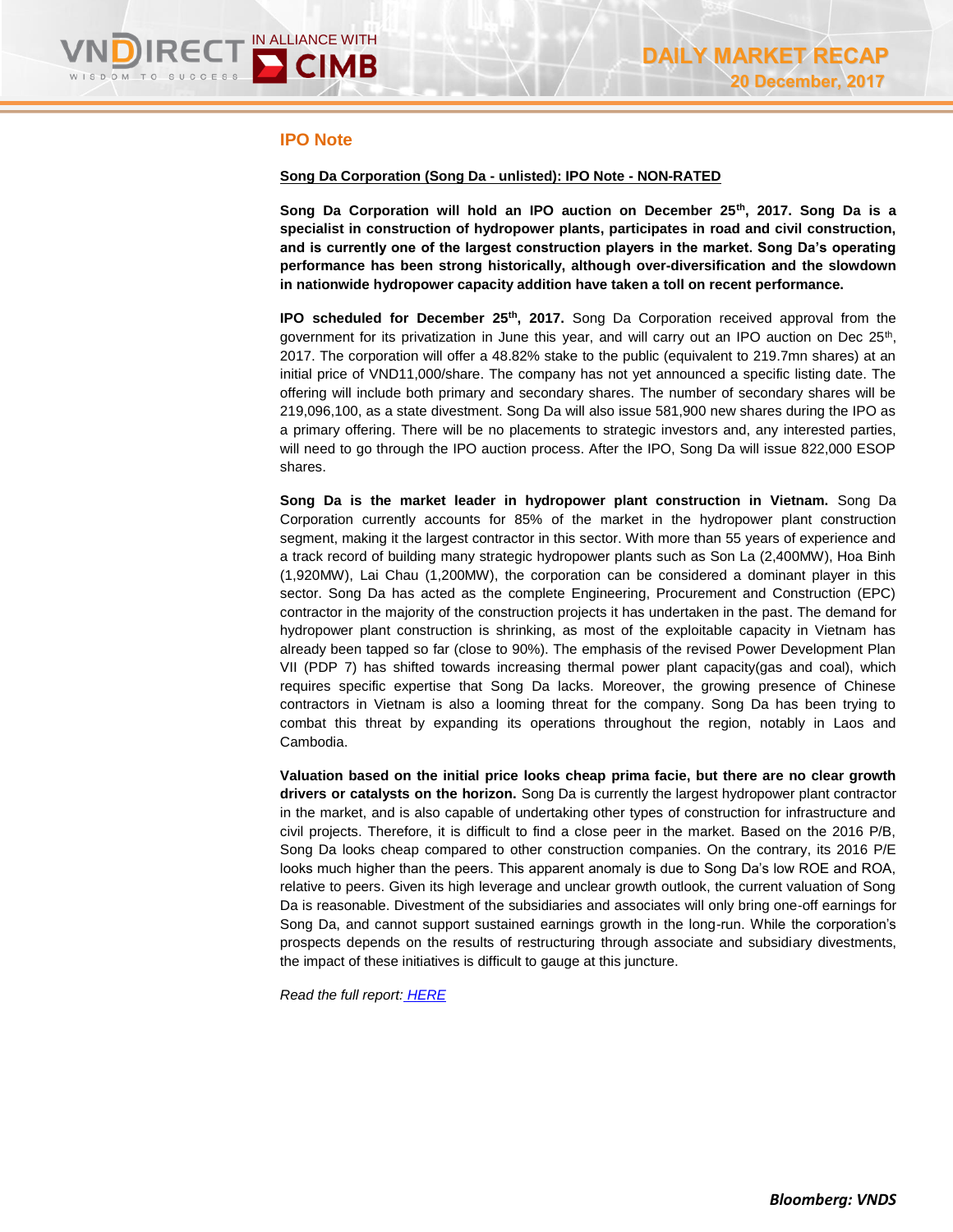

# **Notable Corporate Events**

**FPT Corporation (FPT VN) - business activity:** FPT has completed the stake reduction in FPT Digital Retail JSC (FPT Retail - unlisted) and FPT Trading Co., Ltd (FPT Trading - unlisted) to 47% and 48%, respectively. Accordingly, both companies are no longer FPT's subsidiaries but rather its associates. *(Cafef.vn)*

**Coteccons Construction Joint Stock Company (CTD VN) - ESOP:** CTD's BoD announced that it would issue over 1.3mn shares (1.69%) to employees at VND40,000/share, which will be subject to a 2-year trading restriction. This issuance will raise CTD's chartered capital to VND783.5bn. *(Ndh.vn)*

*<to be continued>*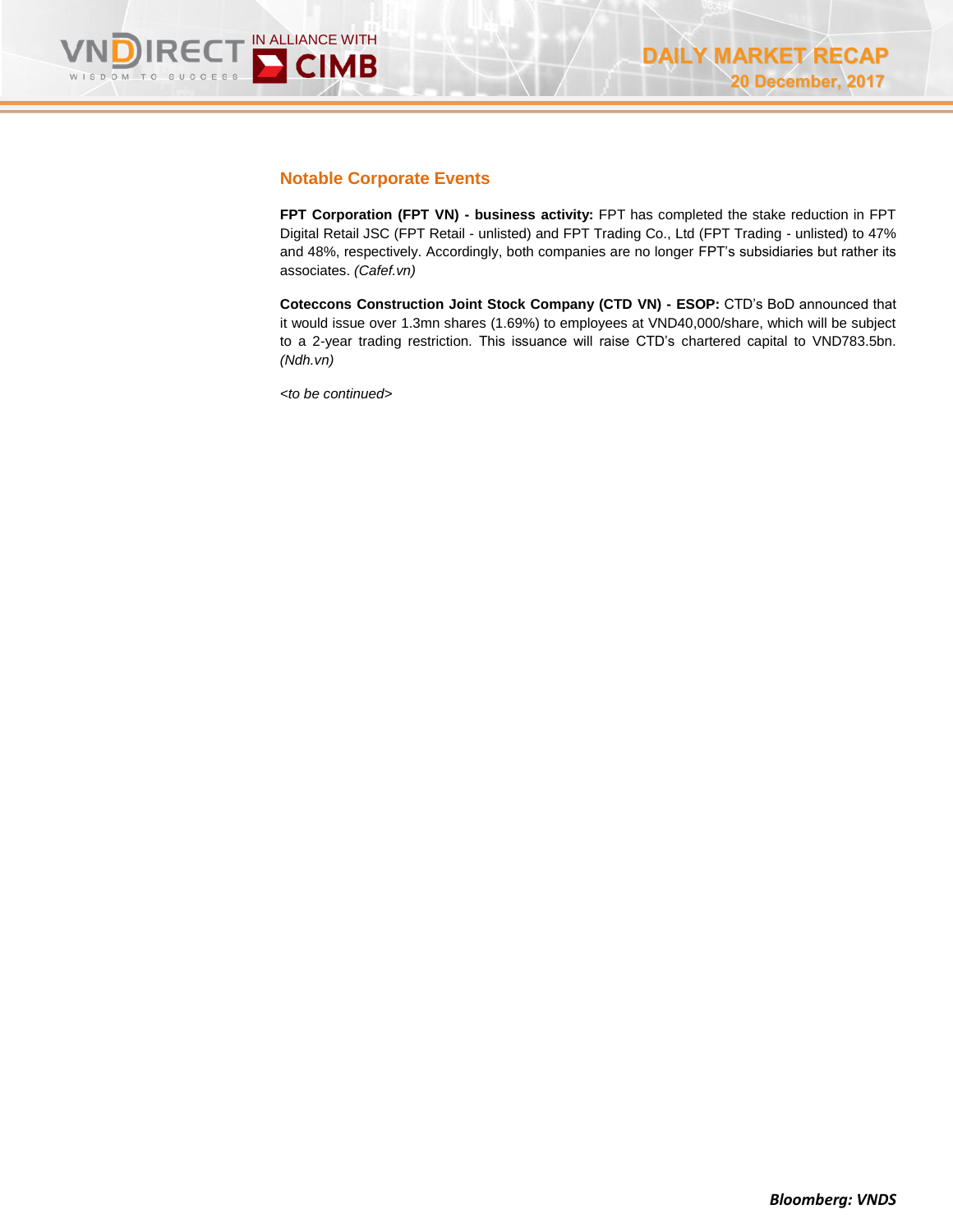# **COVERAGE SUMMARY**

WISDOM TO

IN ALLIANCE WITH

CIMB

| Ticker          | <b>Adjusted</b><br>price | <b>Adjusted</b><br>target<br>price | <b>Upside</b> | Recom-<br>endation | <b>Investment thesis summary/Update</b>                                                                                                                                                                                                                                                                                                                                                                                                                                                                                   | <b>Latest</b><br>report |
|-----------------|--------------------------|------------------------------------|---------------|--------------------|---------------------------------------------------------------------------------------------------------------------------------------------------------------------------------------------------------------------------------------------------------------------------------------------------------------------------------------------------------------------------------------------------------------------------------------------------------------------------------------------------------------------------|-------------------------|
| PC <sub>1</sub> | 38,900                   | 42,100                             | 8.2%          | <b>HOLD</b>        | Positive outlook for 2018 with surge in revenue thanks to: (1) New<br>contribution from My Dinh Plaza II and (2) commissioning of two new<br>hydropower plants in Q4, 2017.                                                                                                                                                                                                                                                                                                                                               |                         |
| <b>LPB</b>      | 13,200                   | 17,700                             | 34.1%         | <b>ADD</b>         | 1. Unique distribution advantage with more than 1000 PTOs across<br>country. Will be able to maintain strong credit growth thanks to good capital<br>buffer (CAR ~13%) and strong liquidity (LDR ~80%).<br>2. FY17 YE P/B of 1.0x, cheap relative to peers.                                                                                                                                                                                                                                                               | Link                    |
| <b>TDH</b>      | 15,550                   | 15,900                             | 2.3%          | <b>HOLD</b>        |                                                                                                                                                                                                                                                                                                                                                                                                                                                                                                                           |                         |
| <b>DCM</b>      | 12,500                   | 16,200                             | 29.6%         | ADD                | 1. Recovery in ASP (+6% in 2017 from low level in '16) and volume (+9% in<br>2017, supported by exporting activities), driven by recovery in agriculture<br>sector and global urea price cycle.<br>2. Gas price subsidy from PVN until the end of 2018 (guaranteeing ROE at<br>minimum 12%), preferential income tax rate of 5%<br>3. Possible change in VAT policy could reduce COGS and improve margins<br>by 2-3% pts.<br>4. PVN plans to divest 24.6% stake by 2018 which will add to free-float.                     |                         |
| <b>VJC</b>      | 142,700                  | 147,000                            | 3.0%          | <b>HOLD</b>        | 1. VJC maintained strong Q3 transport and ancillary revenue growth of<br>34.4% YoY to touch VND6,185bn.<br>2. Delays in aircraft deliveries proved management's operational mettle,<br>pushing operational efficiency to new heights.<br>3. 2018 core net profit could touch VND6,574bn (+92.4% YoY)                                                                                                                                                                                                                      | Link                    |
| NLG             | 32,000                   | 31,850                             | $-0.5%$       | <b>HOLD</b>        | 1. NLG is well aligned with the new property market orientation. NLG<br>focuses on durable-demand products (affordable and social apartments<br>and landed properties).<br>2. FY2017 net revenue is forecasted at VND3,454 billion (+36.3% yoy) and<br>NPATMI at VND544 billion (+58% yoy). For 2018, revaluation of Hoang<br>Nam project will secure strong EAT growth. However, the share price is<br>reasonable this year.<br>3. Upside for the stock will come in 2018 as major projects are going to be<br>executed. | Link                    |
| <b>IMP</b>      | 66,000                   | 70,600                             | 7.0%          | <b>HOLD</b>        | 1. Largest jewelry retailer with rapid retail footprint expansion                                                                                                                                                                                                                                                                                                                                                                                                                                                         | Link                    |
| <b>PNJ</b>      | 131,500                  | 113,500                            | $-13.7%$      | <b>REDUCE</b>      | 2. Robust SSSG in 2017 (25%) and target SSSG FY18 of 12%.<br>3. FY17 EAT is forecasted to grow by 77.8%, 44% for FY18.                                                                                                                                                                                                                                                                                                                                                                                                    | Link                    |
| <b>ACV</b>      | 93,100                   | 83,700                             | $-10.1%$      | <b>REDUCE</b>      | 1. Passenger throughput could grow at more than 15% in the next few<br>years<br>2. Domestic passenger fees will increase by 22.7% yoy in 2018, FY18 EAT<br>to touch VND5,072b (+46.5%)<br>3. 2018 EV/EBITDA 11.9x, below peers average of 15x                                                                                                                                                                                                                                                                             | Link                    |
| <b>BFC</b>      | 33,300                   | 43,338                             | 30.1%         | ADD                | 1. Leading NPK producer in terms of capacity (current 925k tons, could add<br>200k tons more in the North) and market share (15-16%)<br>2. Long-term growth from expansion strategy to Northern Vietnam<br>(+20%/year in volumes) and overseas market (Cambodia)                                                                                                                                                                                                                                                          |                         |
| <b>DRI</b>      | 12,700                   | 17,700                             | 39.4%         | ADD                | 1. Conservative forecast on FY2018 output.<br>2. Higher corporate tax obligation implies a 16-17% haircut to our 2017 and<br>2018 earnings forecast.<br>3. Slow earnings growth in 2018 but stronger growth expected in 2019<br>4. We reduce our target price by 17% to VND17,700/share mainly due to<br>the expected increase in the future tax burden.                                                                                                                                                                  | <b>Link</b>             |
| <b>DPM</b>      | 22,050                   | 24,500                             | 11.1%         | <b>HOLD</b>        | 1. Gross margin fluctuates following movement in oil prices, 1H17<br>performance hurt by the sharp increase in oil/gas input price<br>2. NH3-NPK expansion projects will contribute to revenue and profit starting<br>from 2018 (expected VND1.2-2trl in revenue and VND150-300bn in profit)<br>3. DPM would benefit the most in case a change in VAT policy is approved<br>(gross margin $+3-4\%$ pts.)<br>4. PVN plans to divest 8.6% stake by 2018                                                                     | <b>Link</b>             |
| <b>NVL</b>      | 61,500                   | 69,500                             | 13.0%         | <b>HOLD</b>        |                                                                                                                                                                                                                                                                                                                                                                                                                                                                                                                           | Link                    |
| QNS             | 56,500                   | 76,000                             | 34.5%         | ADD                | 1. Volume growth did not feed through to the bottom line.<br>2. We lower our TP due to a marked stiffening of competition in the<br>domestic soymilk market.<br>3. But the recent share price fall means valuation is still attractive.                                                                                                                                                                                                                                                                                   | <u>Link</u>             |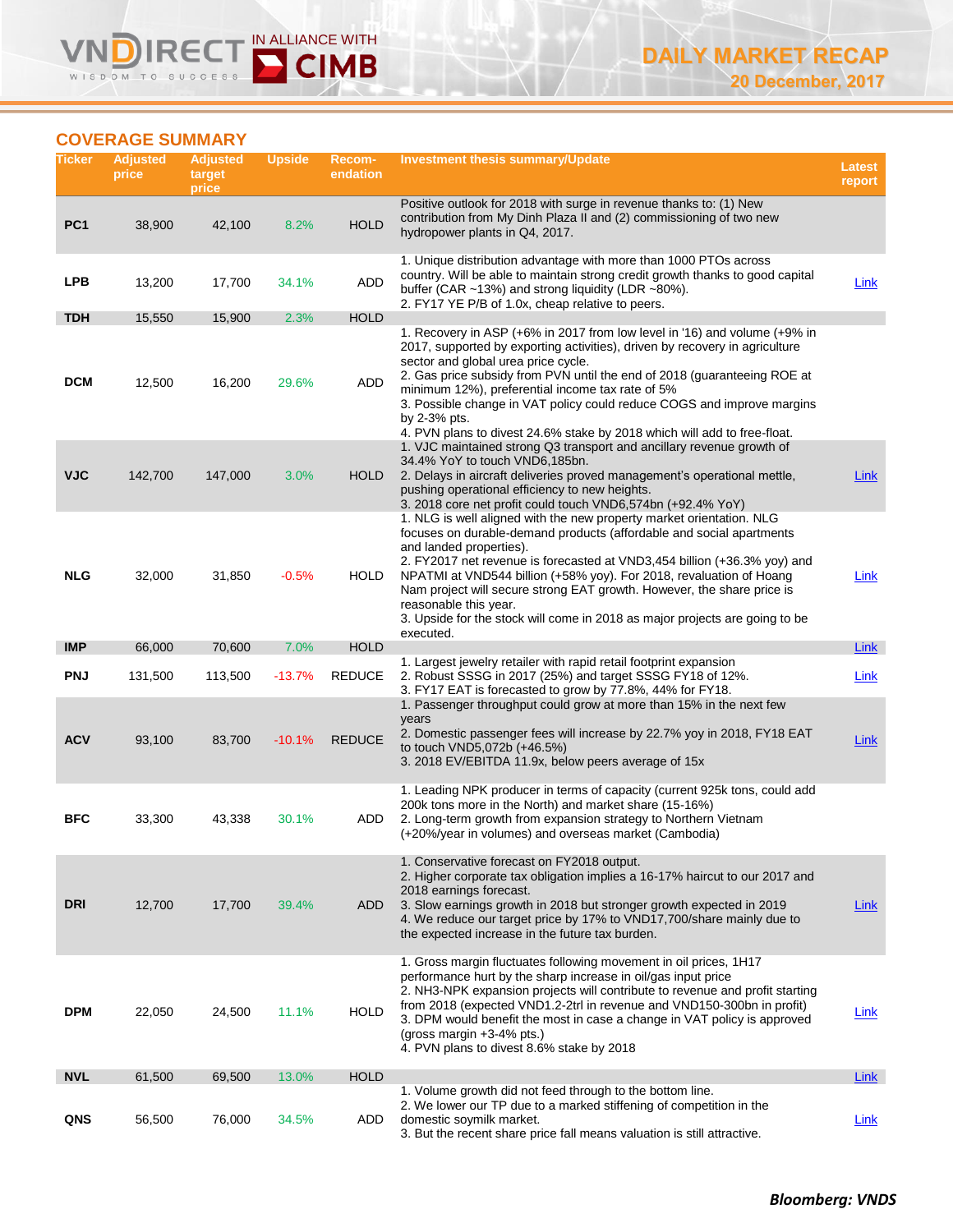#### IN ALLIANCE WITH  $R($  $W$ SDOM TO  $0.0000$

| Ticker                   | <b>Adjusted</b><br>price | <b>Adjusted</b><br>target<br>price | <b>Upside</b>     | <b>Recom-</b><br>endation   | <b>Investment thesis summary/Update</b>                                                                                                                                                                                                                                                                                                                                                                                                                                                                                                                                                                           | <b>Latest</b><br>report |
|--------------------------|--------------------------|------------------------------------|-------------------|-----------------------------|-------------------------------------------------------------------------------------------------------------------------------------------------------------------------------------------------------------------------------------------------------------------------------------------------------------------------------------------------------------------------------------------------------------------------------------------------------------------------------------------------------------------------------------------------------------------------------------------------------------------|-------------------------|
| <b>SBV</b>               | 36,000                   | 56,052                             | 55.7%             | <b>ADD</b>                  | 1. SBV is the leading company in the marine rope and cordages niche<br>market and has a great brand which gives it pricing power.<br>2. Fishermen are shifting to offshore fishing, thereby boosting demand for<br>higher quality rope products which SBV specializes in.<br>3. A 40% jump in manufacturing capacity starting in 4Q will ease capacity<br>constraints and lay the foundation for continued growth.                                                                                                                                                                                                | <b>Link</b>             |
| <b>CTG</b><br><b>ACB</b> | 22,450                   | 20,700                             | $-7.8%$           | <b>HOLD</b>                 |                                                                                                                                                                                                                                                                                                                                                                                                                                                                                                                                                                                                                   |                         |
| <b>DPR</b>               | 34,800<br>38,500         | 29,800<br>51,900                   | $-14.4%$<br>34.8% | <b>REDUCE</b><br>ADD        | 1. ASP will stay at high levels in 4Q 2017 and FY2018.<br>2. Surge in 2018 disposal earnings given spike in 9M 2017 rubber wood<br>price.<br>3. Tapping volume rise and disposals to drive FY2018 EAT growth                                                                                                                                                                                                                                                                                                                                                                                                      | Link                    |
| <b>LTG</b><br>VCB        | 43,000<br>49,000         | 66,270<br>43,100                   | 54.1%<br>$-12.0%$ | <b>ADD</b><br><b>REDUCE</b> | 1. All segments apart from CPC grew in 3Q<br>2. CPC segment's 22% YoY drop in sales 3Q was an aberration.<br>3. Booming rice exports to China and Philippines should boost Agrifood<br>sales.<br>4. For 2017, we raise our net sales forecast by 7.6% but lower our net profit<br>forecast by 8.7% as a result of a 0.8bps decrease in our forecasted gross<br>margin.<br>5. For 2018, we expect a 7.1% growth in top line to touch VND8,781bn and<br>a 18.4% growth in bottom line to touch VND517bn.                                                                                                            | Link                    |
| <b>MBB</b>               | 24,900                   | 27,700                             | 11.2%             | <b>HOLD</b>                 | 1. Continued push into retail lending paid off with a large expansion in net<br>interest margin (NIM).<br>2. Sound performance in 9M2017 accelerated bad debt provisioning. 3.<br>High profit growth forecasted for 2018 and 2019 as MBB reaches the end of<br>the current provisioning cycle.<br>4. Healthy capital and loan-to-deposit position ensure high loan growth in<br>the coming years.                                                                                                                                                                                                                 | <b>Link</b>             |
| <b>VSC</b>               | 51,300                   | 69,000                             | 34.5%             | ADD                         | 1. 9M2017 revenue reached VND959bn (+21.9% YoY) and net profit<br>touched VND190bn $(+0.4\%$ YoY).<br>2. VSC will boost VGP capacity by a third to 800,000 TEU by 2019 through<br>the additional of a new quay crane and a back-end logistics center which is<br>75% complete at the moment.<br>3. 2018 net profit expected to soar to VND360bn (+34.8% YoY).<br>4. Valuation is attractive due to the foreign investors' sell off over the last<br>few weeks. VSC is currently trading at 12M EV/EBITDA 5.6x, well below<br>the peer average of 6.7x.                                                            | Link                    |
| <b>VPB</b>               | 40,350                   | 53,400                             | 32.3%             | <b>ADD</b>                  | 1. VPB delivered ROA of 1.9% and ROE of 24.8% in FY16, the highest<br>returns-on-capital among local peers and impressive even in a regional<br>context.<br>2. FY16 NIM of 7.7% was driven by a shift in loan mix towards higher<br>yielding segments, such as consumer finance, retail, household and micro-<br>SME loans.<br>3. Strong topline growth in FY14-16, complemented by an improvement in<br>operational efficiency on continued investments into technology.<br>4. We expect strong earnings growth in FY17-20F with forecasted net profit<br>CAGR of 25.6% and sustained high average ROE of 22.7%. | Link                    |
| <b>TCM</b>               | 28,700                   | 29,300                             | 2.1%              | HOLD                        | 1. FY17 earnings to surge by 87% on core business recovery, declining<br>revenue contribution from low margin yarn segment and land sales.<br>2. We expect healthy sales growth to be sustained into 2018 on continued<br>strength in garment sales and fabric capacity expansion<br>3. Reported earnings to fall, however, due to lack of one-time gains.<br>4. TCM is trading at a FY18F forward PE of 7.7x which is roughly in line<br>with the sector average.                                                                                                                                                | Link                    |
| <b>GMD</b>               | 40,250                   | 37,500                             | $-6.8%$           | <b>HOLD</b>                 | 1. Capacity constraints and tariff pressure due to continued financial<br>pressures in the global shipping industry have led to subdued topline<br>growth so far this year.<br>2. NDP will be the main growth engine for 2018 and beyond as designed<br>capacity skyrockets from 600,000 TEU pa in 2018 to 1.9mn TEU pa by<br>2022.<br>3. GMD is resuming the Gemalink deep water port project.<br>4. Valuation is more than fair as the stock trades at a TTM EV/EBITDA of<br>16.1x, a huge premium to the peer average of 6.7x.                                                                                 | <b>Link</b>             |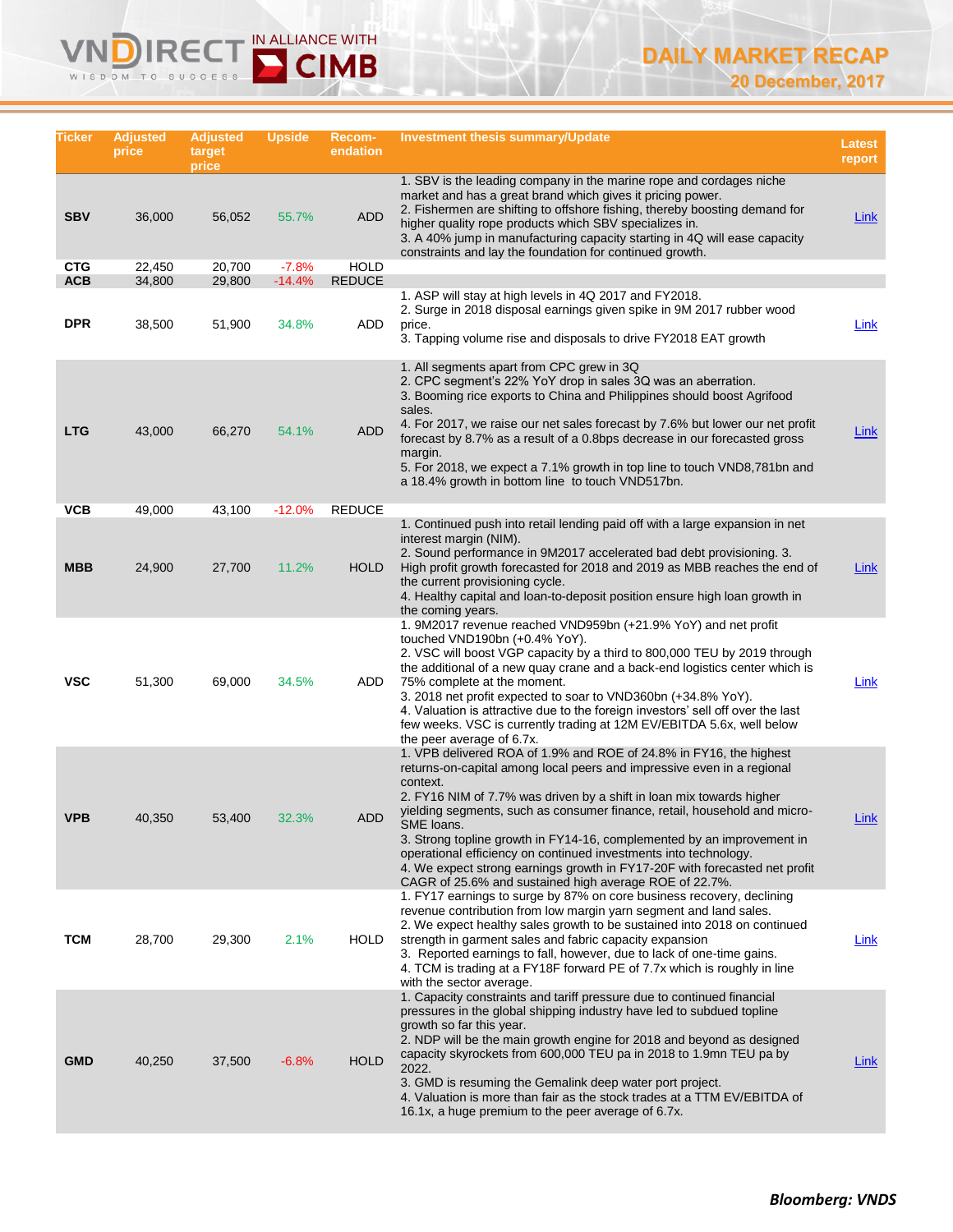### **MARKET MOVEMENTS**

SDOM TO

 $W$ 

 $R6$ Ξ( SUCCESS

| <b>HOSE</b>        |              |        |      |         |              |
|--------------------|--------------|--------|------|---------|--------------|
| <b>Top gainers</b> |              |        |      |         | <b>VND</b>   |
| <b>Ticker</b>      | Last         | Cha    | %chq | Vol.    | <b>Index</b> |
|                    | <b>Price</b> |        |      |         | impact       |
| <b>AMD</b>         | 10,100       | 660    | 7.0  | 3.62MLN | 0.016        |
| <b>ROS</b>         | 167,500      | 10,900 | 7.0  | 1.73MLN | 1.926        |
| <b>PVT</b>         | 18,450       | 1,200  | 7.0  | 2.04MLN | 0.126        |
| <b>PXS</b>         | 9,080        | 590    | 7.0  | 1.61MLN | 0.013        |
| LCG                | 11,550       | 750    | 6.9  | 2.14MLN | 0.022        |

IN ALLIANCE WITH

| <b>HOSE</b>        |              |        |      |         |              |            | <b>HNX</b>                       |       |      |        |              |  |
|--------------------|--------------|--------|------|---------|--------------|------------|----------------------------------|-------|------|--------|--------------|--|
| <b>Top gainers</b> |              |        |      |         | <b>VND</b>   |            | <b>VND</b><br><b>Top gainers</b> |       |      |        |              |  |
| Ticker             | Last         | Chg    | %chq | Vol.    | <b>Index</b> | Ticker     | Last                             | Chg   | %chq | Vol.   | <b>Index</b> |  |
|                    | <b>Price</b> |        |      |         | impact       |            | <b>Price</b>                     |       |      |        | impact       |  |
| AMD                | 10.100       | 660    | 7.0  | 3.62MLN | 0.016        | <b>PSE</b> | 9.900                            | 900   | 10.0 | 100    | 0.000        |  |
| <b>ROS</b>         | 167,500      | 10,900 | 7.0  | 1.73MLN | 1.926        | <b>KTS</b> | 36,400                           | 3,300 | 10.0 | 1,300  | 0.000        |  |
| <b>PVT</b>         | 18,450       | 1,200  | 7.0  | 2.04MLN | 0.126        | <b>ATS</b> | 56,400                           | 5,100 | 9.9  | 29,900 | 0.000        |  |
| <b>PXS</b>         | 9,080        | 590    | 7.0  | 1.61MLN | 0.013        | <b>PCG</b> | 8,900                            | 800   | 9.9  | 100    | 0.000        |  |
| LCG                | 11,550       | 750    | 6.9  | 2.14MLN | 0.022        | VTH        | 14,500                           | 1,300 | 9.9  | 14,500 | 0.000        |  |
|                    |              |        |      |         |              |            |                                  |       |      |        |              |  |

| <b>Top losers</b> |                      |           |        |         | <b>VND</b>             |
|-------------------|----------------------|-----------|--------|---------|------------------------|
| <b>Ticker</b>     | Last<br><b>Price</b> | Cha       | %chq   | Vol.    | <b>Index</b><br>impact |
| <b>VPS</b>        | 18,600               |           | $-7.0$ | 2.690   | $-0.013$               |
|                   |                      | $-1,400$  |        |         |                        |
| <b>SAB</b>        | 267,500              | $-20,100$ | $-7.0$ | 276.270 | $-4.816$               |
| <b>CMT</b>        | 9.720                | $-730$    | $-7.0$ | 350     | $-0.002$               |
| <b>CMG</b>        | 36,700               | $-2,750$  | $-7.0$ | 856,730 | $-0.069$               |
| <b>COM</b>        | 53,800               | $-4,000$  | $-6.9$ | 1,580   | $-0.021$               |

| <b>Top index movers</b> |              |        |      |         | <b>VND</b>   |
|-------------------------|--------------|--------|------|---------|--------------|
| <b>Ticker</b>           | Last         | Cha    | %cha | Vol.    | <b>Index</b> |
|                         | <b>Price</b> |        |      |         | impact       |
| <b>ROS</b>              | 167,500      | 10,900 | 7.0  | 1.73MLN | 1.926        |
| <b>VCB</b>              | 49.000       | 1,250  | 2.6  | 2.59MLN | 1.680        |
| <b>PLX</b>              | 70,000       | 3,000  | 4.5  | 2.73MLN | 1.450        |
| <b>GAS</b>              | 92,100       | 1,700  | 1.9  | 833.650 | 1.216        |
| <b>VPB</b>              | 40,350       | 1,150  | 2.9  | 1.29MLN | 0.643        |

| <b>Top index laggers</b> |              |           |        |         | <b>VND</b>   |
|--------------------------|--------------|-----------|--------|---------|--------------|
| <b>Ticker</b>            | Last         | Cha       | %cha   | Vol.    | <b>Index</b> |
|                          | <b>Price</b> |           |        |         | impact       |
| <b>SAB</b>               | 267,500      | $-20,100$ | $-7.0$ | 276.270 | $-4.816$     |
| <b>VNM</b>               | 202,000      | $-1,000$  | $-0.5$ | 554,110 | $-0.542$     |
| <b>VRE</b>               | 45.800       | $-500$    | $-1.1$ | 1.43MLN | $-0.355$     |
| <b>BHN</b>               | 127,400      | $-2,700$  | $-2.1$ | 24,890  | $-0.234$     |
| <b>CTD</b>               | 218,000      | $-5,900$  | $-2.6$ | 99,600  | $-0.170$     |

|               | <b>VND</b><br><b>Top active volume</b> |        |         |          |          |               | Top active volume |        |         |              |              |
|---------------|----------------------------------------|--------|---------|----------|----------|---------------|-------------------|--------|---------|--------------|--------------|
| <b>Ticker</b> | Last                                   | Chg    | $%$ chq | Vol.     | Index    | <b>Ticker</b> | Last              | Chg    | $%$ chq | Vol.         | <b>Index</b> |
|               | <b>Price</b>                           |        |         |          | impact   |               | <b>Price</b>      |        |         |              | impact       |
| <b>FLC</b>    | 7.030                                  | 30     | 0.4     | 8.18MLN  | 0.007    | <b>PVS</b>    | 22,000            | 700    |         | 3.3 12.18MLN | 0.000        |
| <b>ASM</b>    | 10,850                                 | $-300$ | $-2.7$  | 7.28MLN  | $-0.027$ | <b>SHB</b>    | 9,200             | 100    | 1.1     | 8.87MLN      | 0.000        |
| <b>PVD</b>    | 23.700                                 | 600    | 2.6     | 6.54MLN  | 0.086    | <b>PVX</b>    | 2.400             | $-100$ | $-4.0$  | 6.63MLN      | 0.000        |
| <b>ITA</b>    | 3,290                                  | $-50$  | $-1.5$  | 6.06MLN  | $-0.018$ | <b>ACB</b>    | 34,800            | 0      | 0.0     | 4.65MLN      | 0.000        |
| <b>MBB</b>    | 24,900                                 | 350    | 1.4     | 5.31 MLN | 0.237    | <b>MST</b>    | 5.300             | 400    | 8.2     | 3.45MLN      | 0.000        |

| <b>Top losers</b> |              |           |         |         | <b>VND</b> | <b>Top losers</b> |              |          |         |         | <b>VND</b>   |
|-------------------|--------------|-----------|---------|---------|------------|-------------------|--------------|----------|---------|---------|--------------|
| Ticker            | Last         | Chg       | $%$ chq | Vol.    | Index      | Ticker            | Last         | Chg      | $%$ chq | Vol.    | <b>Index</b> |
|                   | <b>Price</b> |           |         |         | impact     |                   | <b>Price</b> |          |         |         | impact       |
| VPS               | 18.600       | $-1.400$  | $-7.0$  | 2.690   | $-0.013$   | <b>NDF</b>        | 5.500        | $-600$   | $-9.8$  | 636.960 | 0.000        |
| <b>SAB</b>        | 267.500      | $-20.100$ | $-7.0$  | 276,270 | $-4.816$   | V12               | 17,700       | $-1.900$ | $-9.7$  | 987.520 | 0.000        |
| CMT               | 9,720        | $-730$    | $-7.0$  | 350     | $-0.002$   | VC9               | 14.000       | $-1.500$ | $-9.7$  | 2.22MLN | 0.000        |
| <b>CMG</b>        | 36.700       | $-2.750$  | $-7.0$  | 856,730 | $-0.069$   | DC <sub>2</sub>   | 9,500        | $-1,000$ | $-9.5$  | 500     | 0.000        |
| COM               | 53,800       | $-4,000$  | $-6.9$  | .580    | $-0.021$   | PIV               | 9,500        | $-1,000$ | -9.5    | .90MLN  | 0.000        |
|                   |              |           |         |         |            |                   |              |          |         |         |              |

| Top index movers |                      |        |         |         | <b>VND</b>      | Top index movers |                      |       |         |              |                        |
|------------------|----------------------|--------|---------|---------|-----------------|------------------|----------------------|-------|---------|--------------|------------------------|
| Ticker           | Last<br><b>Price</b> | Chg    | $%$ chq | Vol.    | Index<br>impact | Ticker           | Last<br><b>Price</b> | Chg   | $%$ chq | Vol.         | <b>Index</b><br>impact |
| <b>ROS</b>       | 167.500              | 10.900 | 7.0     | 1.73MLN | 1.926           | DL1              | 50.300               | 3,800 | 8.2     | 1.96MLN      | 0.209                  |
| <b>VCB</b>       | 49,000               | 1.250  | 2.6     | 2.59MLN | 1.680           | <b>PVS</b>       | 22,000               | 700   |         | 3.3 12.58MLN | 0.170                  |
| <b>PLX</b>       | 70.000               | 3.000  | 4.5     | 2.73MLN | 1.450           | <b>SHB</b>       | 9.200                | 100   | 1.1     | 9.29MLN      | 0.104                  |
| <b>GAS</b>       | 92.100               | 1.700  | 1.9     | 833.650 | 1.216           | <b>VCG</b>       | 23,400               | 400   | 1.7     | 1.43MLN      | 0.048                  |
| VPB              | 40,350               | 1,150  | 2.9     | .29MLN  | 0.643           | <b>SHS</b>       | 20,400               | 500   | 2.5     | 1.47MLN      | 0.046                  |

|            | <b>Top index laggers</b> |           |        |         | <b>VND</b> | Top index laggers |              |          |         |         | <b>VND</b>   |  |  |
|------------|--------------------------|-----------|--------|---------|------------|-------------------|--------------|----------|---------|---------|--------------|--|--|
| Ticker     | Last                     | Chg       | %chq   | Vol.    | Index      | Ticker            | Last         | Chg      | $%$ chq | Vol.    | <b>Index</b> |  |  |
|            | <b>Price</b>             |           |        |         | impact     |                   | <b>Price</b> |          |         |         | impact       |  |  |
| <b>SAB</b> | 267.500                  | $-20.100$ | $-7.0$ | 276,270 | $-4.816$   | <b>NVB</b>        | 7.300        | $-200$   | $-2.7$  | 122,508 | $-0.062$     |  |  |
| <b>VNM</b> | 202,000                  | $-1,000$  | $-0.5$ | 554.110 | $-0.542$   | <b>OCH</b>        | 5,400        | $-400$   | $-6.9$  | 2,800   | $-0.039$     |  |  |
| VRE        | 45.800                   | $-500$    | $-1.1$ | .43MLN  | $-0.355$   | API               | 30,000       | $-1.700$ | $-5.4$  | 4.200   | $-0.030$     |  |  |
| <b>BHN</b> | 127,400                  | $-2,700$  | $-2.1$ | 24.890  | $-0.234$   | <b>PVX</b>        | 2,400        | $-100$   | -4.0    | 6.81MLN | $-0.022$     |  |  |
| CTD        | 218,000                  | $-5,900$  | $-2.6$ | 99.600  | $-0.170$   | CEO               | 10.200       | $-200$   | -1.9    | .95MLN  | $-0.020$     |  |  |

| <b>Top active volume</b> |              |          |        |              | <b>VND</b>   |
|--------------------------|--------------|----------|--------|--------------|--------------|
| <b>Ticker</b>            | Last         | Cha      | %chq   | Vol.         | <b>Index</b> |
|                          | <b>Price</b> |          |        |              | impact       |
| <b>PVS</b>               | 22,000       | 700      |        | 3.3 12.18MLN | 0.000        |
| <b>SHB</b>               | 9.200        | 100      | 1.1    | 8.87MLN      | 0.000        |
| <b>PVX</b>               | 2.400        | $-100$   | $-4.0$ | 6.63MLN      | 0.000        |
| <b>ACB</b>               | 34,800       | $\Omega$ | 0.0    | 4.65MLN      | 0.000        |
| <b>MST</b>               | 5,300        | 400      | 8.2    | 3.45MLN      | 0.000        |
|                          |              |          |        |              |              |

*20-Dec Source: Bloomberg*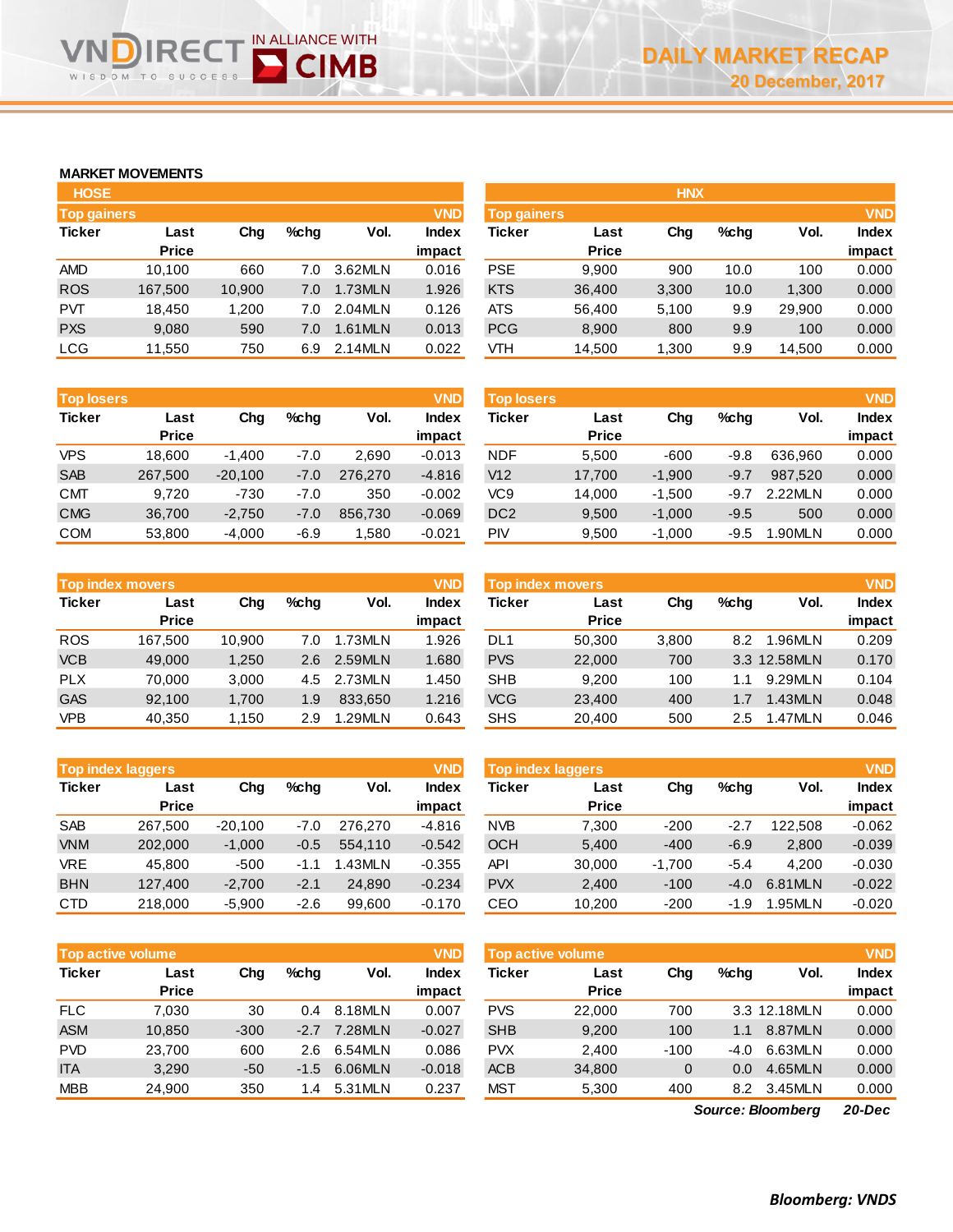### **FOREIGN ACTIVITIES**

| Volume (Mn'shs)       | <b>HOSE</b> | d/d       | <b>HNX</b> | d/d    | Value (VND'bn)        | <b>HOSE</b> | d/d      | <b>HNX</b> | d/d    |
|-----------------------|-------------|-----------|------------|--------|-----------------------|-------------|----------|------------|--------|
| <b>BUY</b>            | 13.4        | $-13.0\%$ | 1.7        | 72.6%  | <b>BUY</b>            | 514.9       | $-27.0%$ | 35.4       | 60.0%  |
| % of market           | 6.1%        |           | 2.3%       |        | % of market           | 9.8%        |          | 3.2%       |        |
| <b>SELL</b>           | 8.0         | 17.4%     | 0.8        | 173.3% | <b>SELL</b>           | 372.6       | $-17.2%$ | 17.0       | 150.0% |
| % of market           | 3.6%        |           | 1.1%       |        | % of market           | 7.1%        |          | 1.5%       |        |
| <b>NET BUY (SELL)</b> | 5.46        |           | 0.8        |        | <b>NET BUY (SELL)</b> | 142.3       |          | 18.4       |        |

*Source: HSX, HNX*



| <b>2017 ACCUMULATION</b> |         |                       |       |               |                       |           |                       |         |                  |
|--------------------------|---------|-----------------------|-------|---------------|-----------------------|-----------|-----------------------|---------|------------------|
| Volume (MIn'shs)         |         | <b>HOSE % of 2016</b> |       | HNX % of 2016 | Value (VND'bn)        |           | <b>HOSE % of 2016</b> |         | HNX % of 2016    |
| <b>BUY</b>               | 3.436.1 | 139.5%                | 394.4 | 99.9%         | <b>BUY</b>            | 160.823.0 | 176.2%                | 8.216.5 | 132.0%           |
| % of market              | 7.4%    |                       | 2.9%  |               | % of market           | 15.9%     |                       | 5.3%    |                  |
| <b>SELL</b>              | 3.183.3 | 119.2%                | 402.7 | 122.7%        | <b>SELL</b>           | 138.490.8 | 140.0%                | 8.519.7 | 167.4%           |
| % of market              | 6.8%    |                       | 3.0%  |               | % of market           | 13.7%     |                       | 5.5%    |                  |
| <b>NET BUY (SELL)</b>    | 252.8   |                       | (8.3) |               | <b>NET BUY (SELL)</b> | 22,332    |                       | (303.2) | Source: HSX, HNX |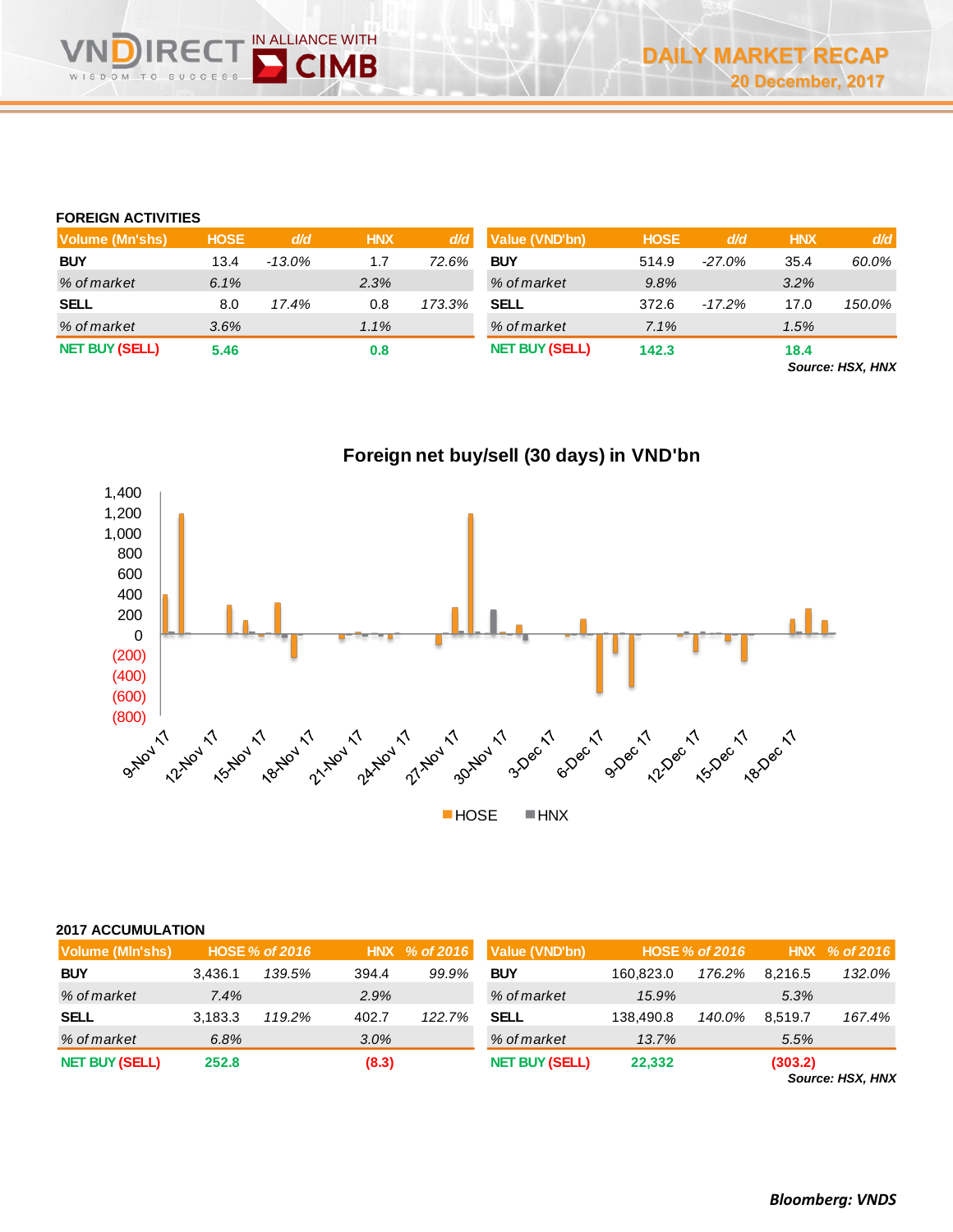# **FOREIGN ACTIVITIES**

SDOM TO

 $W$ 

IN ALLIANCE WITH

|               |                               | <b>HOSE</b> |         |       |               | <b>HNX</b>                                     |              |       |      |       |        |
|---------------|-------------------------------|-------------|---------|-------|---------------|------------------------------------------------|--------------|-------|------|-------|--------|
|               | Top buy by foreigners (value) |             |         |       | <b>VND'bn</b> | <b>VND'bn</b><br>Top buy by foreigners (value) |              |       |      |       |        |
| <b>Ticker</b> | $%$ chg<br>Chg<br>Last        |             |         | Value | Index         | <b>Ticker</b><br>%chg<br>Chg<br>Last           |              |       |      | Value | Index  |
|               | <b>Price</b>                  |             |         |       | impact        |                                                | <b>Price</b> |       |      |       | impact |
| <b>HPG</b>    | 44.000                        | 400         | 0.92    | 88.2  | 0.227         | <b>PVS</b>                                     | 22,000       | 700   | 3.29 | 16.8  | 0.000  |
| <b>VNM</b>    | 202,000                       | $-1.000$    | $-0.49$ | 48.8  | $-0.542$      | <b>VGC</b>                                     | 26,200       | 300   | 1.16 | 11.0  | 0.000  |
| VIC           | 73.500                        | 0           | 0.00    | 41.4  | 0.000         | <b>ACB</b>                                     | 34,800       | 0     | 0.00 | 3.0   | 0.000  |
| <b>VCB</b>    | 49,000                        | 1,250       | 2.62    | 35.2  | 1.680         | <b>TTZ</b>                                     | 4,700        | 400   | 9.30 | 0.8   | 0.000  |
| <b>MSN</b>    | 76.100                        | 100         | 0.13    | 30.2  | 0.043         | CIA                                            | 65,500       | 2,500 | 3.97 | 0.7   | 0.000  |
|               |                               |             |         |       |               |                                                |              |       |      |       |        |

|               | <b>VND'bn</b><br>Top sell by foreigners (value) |           |         |       |                 |            | Top sell by foreigners (value) |        |         |       |                        |  |
|---------------|-------------------------------------------------|-----------|---------|-------|-----------------|------------|--------------------------------|--------|---------|-------|------------------------|--|
| <b>Ticker</b> | Last<br><b>Price</b>                            | Chg       | %chg    | Value | Index<br>impact | Ticker     | Last<br><b>Price</b>           | Chg    | %chg    | Value | <b>Index</b><br>impact |  |
| <b>VNM</b>    | 202,000                                         | $-1,000$  | $-0.49$ | 41.6  | $-0.542$        | <b>VGC</b> | 26,200                         | 300    | 1.16    | 4.7   | 0.000                  |  |
| <b>MSN</b>    | 76,100                                          | 100       | 0.13    | 39.9  | 0.043           | <b>NTP</b> | 72,500                         | $-400$ | $-0.55$ | 3.6   | 0.000                  |  |
| <b>SAB</b>    | 267,500                                         | $-20,100$ | $-6.99$ | 36.3  | $-4.816$        | <b>ACB</b> | 34,800                         | 0      | 0.00    | 3.0   | 0.000                  |  |
| <b>HPG</b>    | 44,000                                          | 400       | 0.92    | 26.8  | 0.227           | <b>PVE</b> | 8,600                          | 300    | 3.61    | 3.0   | 0.000                  |  |
| <b>KDC</b>    | 38,350                                          | 100       | 0.26    | 23.7  | 0.010           | VE1        | 16.400                         | 200    | 1.23    | 0.4   | 0.000                  |  |

|               | Top net buy by foreigners (value) |        |         |       | <b>VND'bn</b>   | Top net buy by foreigners (value) |                      |       |      |       |                 |
|---------------|-----------------------------------|--------|---------|-------|-----------------|-----------------------------------|----------------------|-------|------|-------|-----------------|
| <b>Ticker</b> | Last<br><b>Price</b>              | Chg    | $%$ chg | Value | Index<br>impact | <b>Ticker</b>                     | Last<br><b>Price</b> | Chg   | %chg | Value | Index<br>impact |
| <b>HPG</b>    | 44.000                            | 400    | 0.92    | 61.4  | 0.227           | <b>PVS</b>                        | 22,000               | 700   | 3.29 | 16.5  | 0.000           |
| <b>VCB</b>    | 49,000                            | 1,250  | 2.62    | 31.3  | 0.680           | <b>VGC</b>                        | 26,200               | 300   | 1.16 | 6.2   | 0.000           |
| VRE           | 45.800                            | $-500$ | $-1.08$ | 25.3  | $-0.355$        | πz                                | 4.700                | 400   | 9.30 | 0.8   | 0.000           |
| <b>VIC</b>    | 73,500                            | 0      | 0.00    | 24.7  | 0.000           | <b>CIA</b>                        | 65,500               | 2,500 | 3.97 | 0.7   | 0.000           |
| SSI           | 28,000                            | 150    | 0.54    | 11.9  | 0.027           | <b>VCG</b>                        | 23,400               | 400   | 1.74 | 0.7   | 0.000           |

|               | <b>VND'bn</b><br>Top net sell by foreigners (value) |           |         |         |                 |            | Top net sell by foreigners (value), |        |         |         |                 |
|---------------|-----------------------------------------------------|-----------|---------|---------|-----------------|------------|-------------------------------------|--------|---------|---------|-----------------|
| <b>Ticker</b> | Last<br><b>Price</b>                                | Chg       | $%$ chg | Value   | Index<br>impact | Ticker     | Last<br><b>Price</b>                | Chg    | $%$ chg | Value   | Index<br>impact |
| <b>SAB</b>    | 267.500                                             | $-20.100$ | $-6.99$ | $-35.5$ | $-4.816$        | <b>NTP</b> | 72.500                              | $-400$ | $-0.55$ | $-3.60$ | 0.000           |
| <b>MSN</b>    | 76.100                                              | 100       | 0.13    | $-9.7$  | 0.043           | <b>PVE</b> | 8.600                               | 300    | 3.61    | $-2.89$ | 0.000           |
| <b>CNG</b>    | 31.300                                              | 1.250     | 4.16    | -8.0    | 0.013           | <b>PLC</b> | 24.600                              | $-400$ | $-1.60$ | $-0.25$ | 0.000           |
| <b>VSC</b>    | 51,300                                              | 300       | 0.59    | $-7.9$  | 0.005           | <b>MBS</b> | 14.100                              | $-400$ | $-2.76$ | $-0.14$ | 0.000           |
| <b>KDC</b>    | 38,350                                              | 100       | 0.26    | -4.9    | 0.010           | <b>PVG</b> | 8.200                               | 700    | 9.33    | $-0.14$ | 0.000           |
|               |                                                     |           |         |         |                 |            |                                     |        |         |         |                 |

*Source: Bloomberg, HOSE, HNX*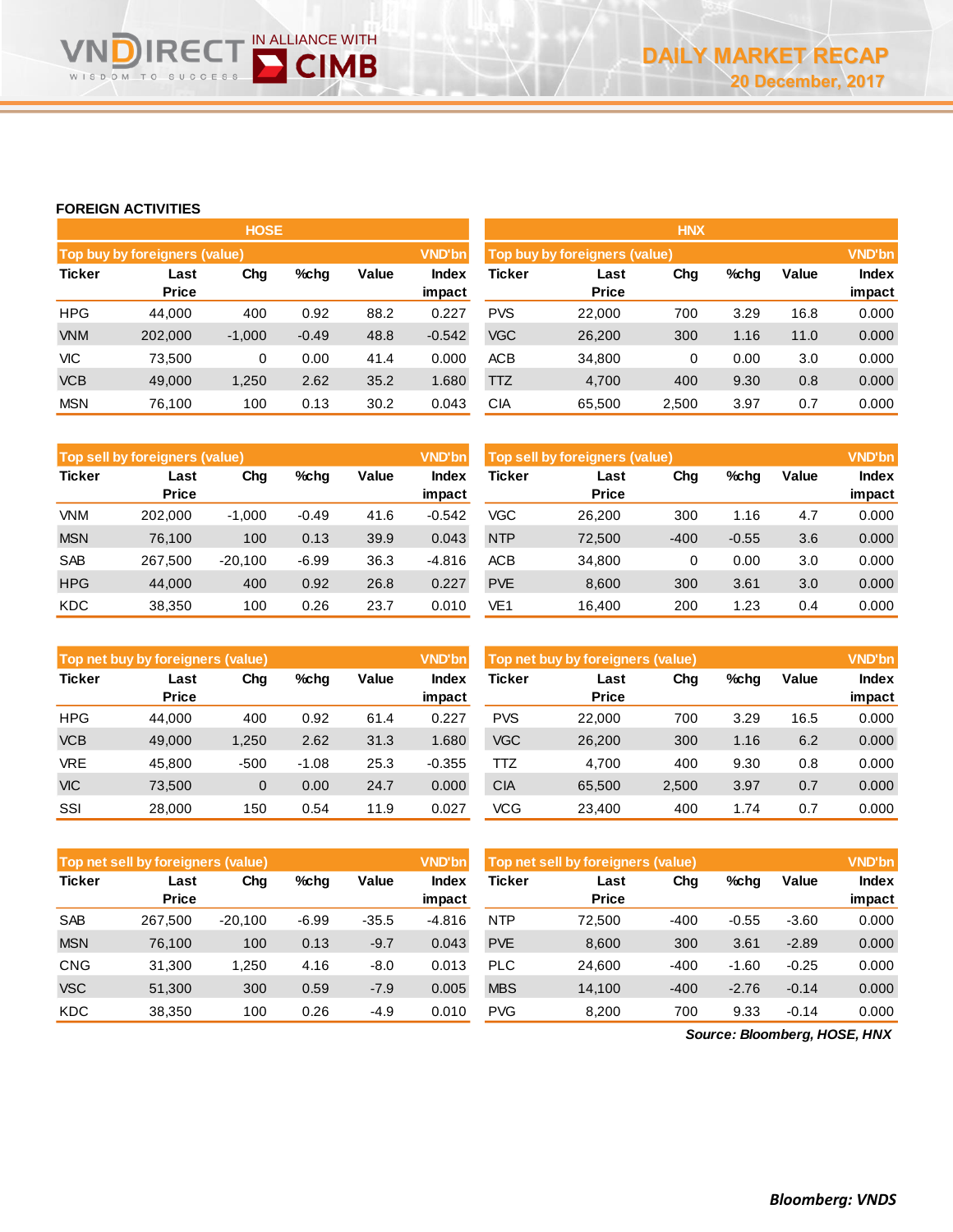# **TOP 60 MARKET CAP STOCKS SNAPSHOT ON HOSE**

WISDOM TO

IN ALLIANCE WITH

**CIMB** 

| No. Ticker             | <b>Price</b>      |                | Price change (%) |                |                |                |              |             | Mkt. Cap Outs. Vol. Float ratio Avail. Fil Ave. daily vol. | P/E                       | P/B          | <b>ROE</b>    | <b>ROA</b>  |
|------------------------|-------------------|----------------|------------------|----------------|----------------|----------------|--------------|-------------|------------------------------------------------------------|---------------------------|--------------|---------------|-------------|
|                        | <b>VND</b>        | 1 <sub>M</sub> | 3M               | 6M             | <b>US\$mln</b> | <b>MIn'shs</b> | $\%$         |             | $% (30 \, \text{days-shs})$                                | $\boldsymbol{\mathsf{X}}$ | $\pmb{\chi}$ | $\frac{9}{6}$ | $\%$        |
| 1 VNM VM               | 202,000           | 8.0            | 35.7             | 32.0           | 12,907         | 1,451          | 61.2         | 40.1        | 1,458,026                                                  | 31.5                      | 12.2         | 41.9          | 35.0        |
| 2 VIC VM               | 73,500            | $-3.7$         | 50.0             | 73.8           | 8,535          | 2,638          | 49.3         | 19.4        | 1,743,401                                                  | 57.2                      | 6.5          | 10.5          | 1.5         |
| 3 VCB VM               | 49,000            | 8.9            | 29.6             | 24.1           | 7,761          | 3,598          | 22.9         | 9.3         | 2,131,078                                                  | 25.4                      | 3.3          | 13.7          | 1.0         |
| 4 GAS VM               | 92,100            | 14.0           | 35.8             | 58.5           | 7,758          | 1,913          | 4.2          | 45.7        | 709,549                                                    | 19.9                      | 4.4          | 22.4          | 15.1        |
| 5 SAB VM               | 267,500           | $-4.7$         | $-2.0$           | 31.8           | 7,552          | 641            | 10.4         | 39.2        | 93,636                                                     | 38.9                      | 11.6         | 31.7          | 20.3        |
| 6 VREVM                | 45,800            | $-4.0$         | <b>N/A</b>       | <b>N/A</b>     | 3,833          | 1,901          | 100.0        | 21.8        | 3,086,453                                                  | 22.0                      | 3.7          | 17.6          | 6.9         |
| 7 BID VM               | 24,500            | 2.1            | 19.5             | 19.2           | 3,688          | 3,419          | 4.4          | 27.6        | 1,805,832                                                  | 14.6                      | 1.9          | 13.0          | 0.6         |
| 8 CTG VM               | 22,450            | 7.9            | 15.1             | 7.4            | 3,680          | 3,723          | 15.8         | 0.0         | 3,477,693                                                  | 11.1                      | 1.3          | 12.2          | 0.8         |
| 9 PLX VM               | 70,000            | 22.0           | 9.4              | 7.0            | 3,571          | 1,159          | 6.3          | 10.8        | 624,128                                                    | 18.8                      | 4.2          | 22.8          | 7.7         |
| 10 MSN VM              | 76,100            | 28.8           | 41.4             | 77.4           | 3,509          | 1,047          | 38.5         | 23.1        | 971,157                                                    | 40.0                      | 4.6          | 12.4          | 3.1         |
| 11 ROS VM              | 167,500           | $-7.7$         | 40.1             | 118.6          | 3,488          | 473            | 27.0         | 47.3        | 1,254,995                                                  | 177.7                     | 15.7         | 9.2           | 5.4         |
| 12 HPG VM              | 44,000            | 17.6           | 16.1             | 42.4           | 2,938          | 1,517          | 58.9         | 8.7         | 4,746,670                                                  | 8.1                       | 2.2          | 31.5          | 19.7        |
| 13 VJC VM              | 142,700           | 18.1           | 45.7             | 57.9           | 2,836          | 451            | 64.7         | 3.7         | 1,250,903                                                  | 22.9                      | 13.2         | 68.7          | 14.3        |
| 14 VPB VM              | 40,350            | 3.2            | 9.3              | <b>N/A</b>     | 2,660          | 1,497          | 89.9         | 0.0         | 1,465,068                                                  | 9.0                       | 2.0          | 25.4          | 1.9         |
| 15 MBB VM              | 24,900            | 4.8            | 13.9             | 22.2           | 1,990          | 1,816          | 49.7         | 0.0         | 5,564,018                                                  | 11.7                      | 1.6          | 14.8          | 1.4         |
| 16 MWG VM              | 133,000           | $-2.6$         | 16.7             | 37.1           | 1,801          | 308            | 73.2         | 0.0         | 679,489                                                    | 20.6                      | 7.8          | 45.6          | 14.8        |
| 17 BVHVM               | 59,800            | 14.1           | 5.8              | 2.0            | 1,792          | 680            | 29.1         | 24.5        | 653,230                                                    | 31.2                      | 2.9          | 10.7          | 1.9         |
| 18 NVL VM              | 61,500            | 2.8            | $-0.5$           | $-9.6$         | 1,686          | 623            | 29.5         | 43.0        | 1,259,105                                                  | 18.1                      | 4.0          | 23.1          | 5.3         |
| 19 FPT VM              | 56,300            | $-2.8$         | 15.7             | 22.0           | 1,316          | 531            | 70.7         | 0.0         | 2,824,322                                                  | 13.7                      | 2.8          | 22.0          | 7.7         |
| 20 BHN VM              | 127,400           | 5.7<br>5.9     | 19.1             | 61.5           | 1,300<br>997   | 232            | 0.9          | 31.5        | 29,746                                                     | 39.4                      | 5.2          | 13.8          | 8.0         |
| 21 STB VM              | 12,550            |                | 7.3              | $-13.7$        | 735            | 1,804          | 94.6         | 15.0        | 4,180,464                                                  | 33.1                      | 1.0          | 3.0           | 0.2         |
| 22 CTD VM<br>23 EIB VM | 218,000<br>12,400 | $-4.2$<br>6.9  | 3.9<br>0.4       | 0.8<br>$-5.3$  | 671            | 77<br>1,229    | 89.0<br>75.6 | 0.0<br>0.1  | 131,325<br>526,578                                         | 10.7<br>29.0              | 2.4<br>1.1   | 28.2<br>3.9   | 14.6<br>0.4 |
| 24 DHG VM              | 114,000           | 12.2           | 4.9              | $-10.9$        | 656            | 131            | 31.8         | 0.5         | 271,440                                                    | 23.6                      | 5.3          | 23.2          | 19.4        |
| 25 PNJ VM              | 131,500           | 11.4           | 15.0             | 36.3           | 626            | 108            | 64.5         | 0.0         | 394,610                                                    | 21.1                      | 5.2          | 28.9          | 16.4        |
| 26 SSIVM               | 28,000            | 13.8           | 9.8              | 1.6            | 604            | 490            | 57.0         | 46.2        | 4,368,208                                                  | 15.1                      | 1.6          | 11.2          | 5.8         |
| 27 REE VM              | 42,500            | 22.1           | 17.7             | 19.2           | 580            | 310            | 45.3         | 0.0         | 2,142,931                                                  | 8.0                       | 1.7          | 23.1          | 13.9        |
| 28 GMD VM              | 40,250            | $-2.8$         | $-3.5$           | $-7.7$         | 511            | 288            | 59.6         | 0.0         | 678,423                                                    | 21.4                      | 1.9          | 7.0           | 4.1         |
| 29 SBT VM              | 20,650            | $-3.5$         | $-23.5$          | $-42.6$        | 506            | 557            | 70.3         | 40.0        | 3,353,181                                                  | 15.8                      | 1.7          | 6.4           | 2.7         |
| 30 NT2 VM              | 33,000            | 10.0           | 29.7             | 11.1           | 418            | 288            | 27.9         | 26.6        | 326,334                                                    | 14.0                      | 2.0          | 14.4          | $6.7\,$     |
| 31 KDH VM              | 27,700            | $-8.7$         | 15.4             | 13.2           | 410            | 336            | 55.1         | 0.9         | 302,199                                                    | 15.6                      | 2.4          | 12.9          | 5.5         |
| 32 PVD VM              | 23,700            | 34.3           | 70.5             | 68.7           | 399            | 383            | 48.1         | 28.2        | 3,921,328                                                  | <b>N/A</b>                | 0.7          | $-1.4$        | $-0.8$      |
| 33 VCIVM               | 73,100            | 2.2            | 29.4             | <b>N/A</b>     | 386            | 120            | 95.7         | 11.1        | 80,067                                                     | 19.0                      | 6.3          | 31.9          | 12.1        |
| 34 DPM VM              | 22,050            | 4.8            | $-4.5$           | $-2.9$         | 380            | 391            | 35.2         | 27.7        | 602,359                                                    | 12.9                      | 1.1          | 8.8           | $7.2$       |
| 35 CII VM              | 35,000            | 6.2            | 8.2              | $-8.6$         | 379            | 246            | 69.6         | 14.3        | 1,876,051                                                  | 5.7                       | 1.7          | 36.0          | 10.3        |
| 36 HSG VM              | 24,300            | 5.0            | $-17.2$          | $-23.5$        | 374            | 350            | 56.6         | 23.8        | 3,521,121                                                  | 6.3                       | 1.6          | 28.6          | 7.9         |
| 37 TCH VM              | 23,250            | 27.0           | 50.5             | 19.8           | 372            | 363            | 52.5         | 45.7        | 3,032,519                                                  | 18.2                      | 1.9          | 10.8          | 10.0        |
| 38 KDC VM              | 38,350            | 3.1            | $-8.7$           | $-18.2$        | 347            | 206            | 49.8         | 40.2        | 309,753                                                    | 14.0                      | $1.2$        | 9.2           | 6.0         |
| 39 PDR VM              | 34,200            | $-2.3$         | 17.9             | 32.3           | 334            | 222            | 38.3         | 47.7        | 1,520,771                                                  | 18.8                      | 2.9          | 16.3          | 4.3         |
| 40 HNG VM              | 9,620             | 6.9            | 2.3              | $-6.1$         | 325            | 767            | 35.1         | 47.2        | 1,473,870                                                  | 9.4                       | 0.7          | 7.6           | $2.5\,$     |
| 41 HCM VM              | 56,300            | 24.0           | 34.5             | 26.9           | 321            | 130            | 38.0         | 42.4        | 485,676                                                    | 16.4                      | 2.8          | 17.8          | 10.6        |
| 42 HAG VM              | 7,510             |                | $-2.1 - 10.1$    | $-17.1$        | 307            | 927            | 61.3         | 37.0        | 3,290,709                                                  | 12.0                      | 0.5          | 3.9           | 1.0         |
| 43 BMP VM              | 83,200            | $-10.1$        | 2.7              | $-17.6$        | 300            | 82             | 61.8         | 56.8        | 794,005                                                    | 15.6                      | 2.8          | 18.3          | 15.5        |
| 44 PPC VM              | 21,200            | 1.0            | 3.4              | $-0.7$         | 299            | 321            | 24.6         | 32.4        | 352,534                                                    | 4.1                       | $1.2$        | 32.1          | 18.1        |
| 45 VCF VM              | 252,000           | 22.9           | 26.8             | 50.9           | 295            | 27             | 30.7         | 19.3        | 705                                                        | 17.3                      | 2.9          | 18.3          | 12.9        |
| 46 DCM VM              | 12,500            | $-1.2$         | $-9.7$           | $-6.7$         | 291            | 529            | 24.4         | 46.1        | 971,745                                                    | 8.3                       | 1.1          | 13.3          | 6.6         |
| 47 KBC VM              | 13,750            | 8.3            | $-5.8$           | $-20.1$        | 284            | 470            | 75.2         | 24.0        | 2,871,447                                                  | 11.1                      | 0.8          | 7.3           | 3.9         |
| 48 HT1 VM              | 16,900            | 21.1           | 14.6             | $-23.9$        | 284            | 382            | 20.0         | 42.4        | 677,155                                                    | 12.9                      | 1.3          | 10.0          | 4.3         |
| 49 HBC VM              | 48,300            | $-4.7$         | $-20.2$          | 1.4            | 276            | 130            | 70.8         | 26.3        | 1,585,153                                                  | 7.2                       | 3.1          | 51.1          | 7.1         |
| 50 DXG VM              | 20,500            | 11.4           | 4.0              | 21.3           | 273            | 303            | 71.8         | 18.9        | 3,757,853                                                  | 7.1                       | 1.7          | 32.6          | 12.9        |
| 51 PME VM              | 80,000            | $-2.4$         | N/A              | <b>N/A</b>     | 230            | 65             | 100.0        | 0.0         | 59,719                                                     | 15.6                      | 3.0          | 19.7          | 16.0        |
| 52 PVT VM              | 18,450            | 7.6            | 24.7             | 31.8           | 229            | 281            | 48.9         | 18.7        | 464,587                                                    | 14.7                      | 1.5          | 10.1          | 4.0         |
| 53 NKG VM              | 39,000            | 5.5            | 13.0             | 20.9           | 223            | 130            | 43.9         | 60.8        | 868,500                                                    | 6.1                       | 1.8          | 38.7          | 9.3         |
| 54 NLG VM              | 32,000            | 14.3           | 17.0             | 19.1           | 222            | 157            | 53.3         | 1.5         | 850,525                                                    | 9.6                       | 1.8          | 20.3          | 8.0         |
| 55 VHC VM              | 54,500            | 10.5           | 12.7             | $-3.5$         | 221            | 92             | 28.0         | 62.4        | 154,436                                                    | 9.3                       | 1.8          | 20.8          | 11.2        |
| 56 TLG VM<br>57 DIG VM | 99,100            | 1.1<br>29.2    | 2.9              | $-0.9$<br>43.8 | 221<br>220     | 51             | 26.7<br>90.3 | 72.2<br>6.0 | 3,179                                                      | 20.8                      | 4.7<br>1.8   | 23.6<br>2.2   | 18.0        |
| 58 TRA VM              | 21,000<br>119,000 | $-1.9$         | 32.1<br>1.6      | $-3.5$         | 217            | 238<br>41      | 68.3         | 0.1         | 8,070,229<br>6,635                                         | 85.1<br>22.2              | 4.7          | 22.4          | 1.0<br>16.5 |
| 59 PC1 VM              | 38,900            | 8.1            | 14.1             | 14.4           | 198            | 115            | 72.0         | 11.3        | 287,858                                                    | 17.0                      | 1.8          | 11.1          | 4.4         |
| 60 FLC VM              | 7,030             | 11.4           | $-8.3$           | $-1.7$         | 197            | 638            | 86.2         | 39.9        | 20,810,960                                                 | 7.6                       | 0.5          | 7.2           | 3.1         |
|                        |                   |                |                  |                |                |                |              |             | <b>Source: Bloomberg</b>                                   |                           |              | $20 - Dec$    |             |